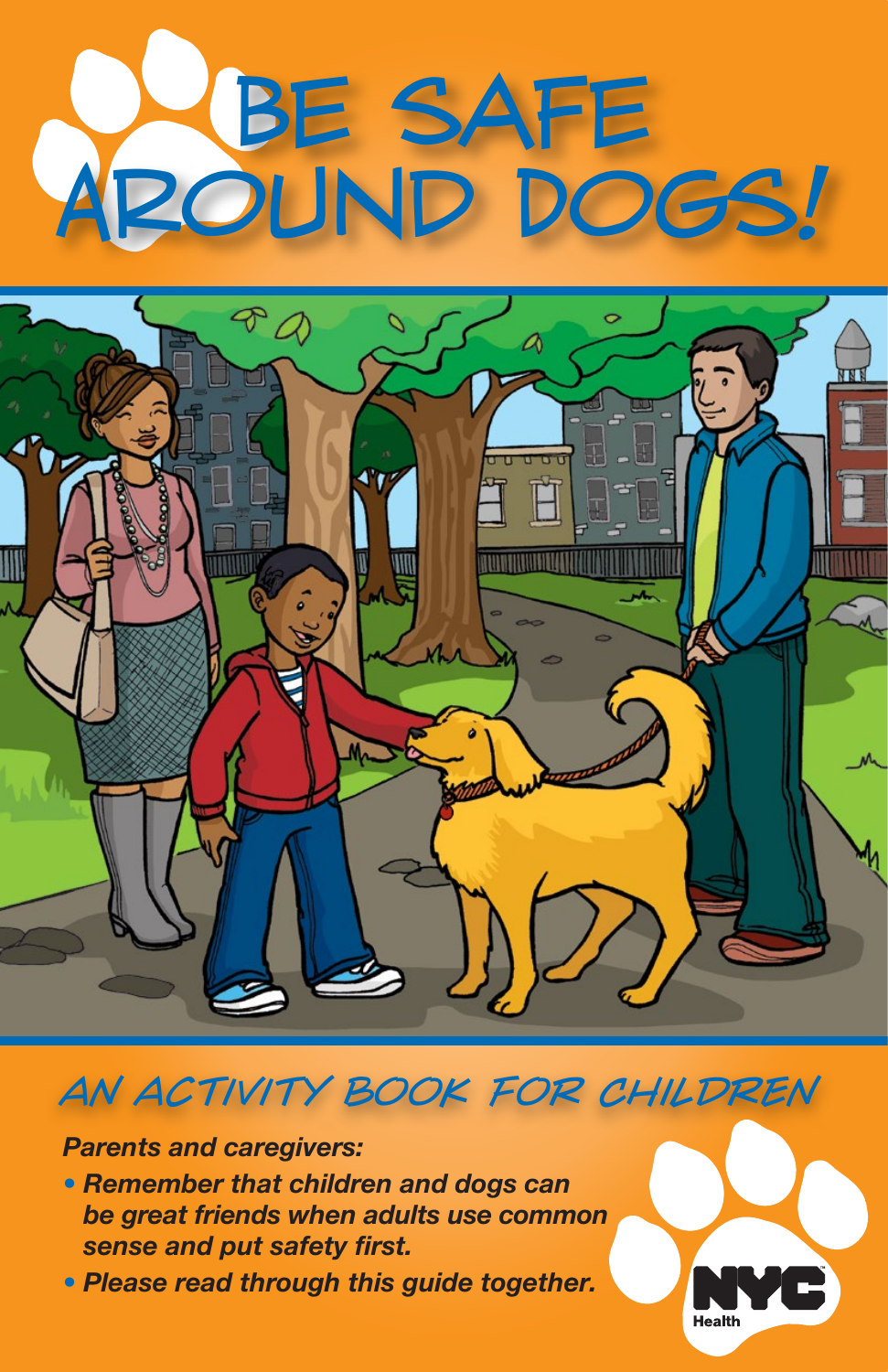dogs can be great friends, BUT YOU HAVE TO BE CAREFUL AROUND them. A dog that is scared could bark at you or bite you.

**Never** go near a dog without a grown-up around. If there is a grown-up with the dog, remember your

# ABCS:

- **A**sk the **A**dult if it is OK to pet their dog.
- **B**efore touching the dog, let it sniff the **B**ack of your hand.
- **C**arefully and **C**almly, pet the dog gently on the side of the neck or shoulder.
- **S**peak **S**oftly and quietly around the dog. Being loud or yelling might scare it.

Color the dog and the peOPLE in the picture.

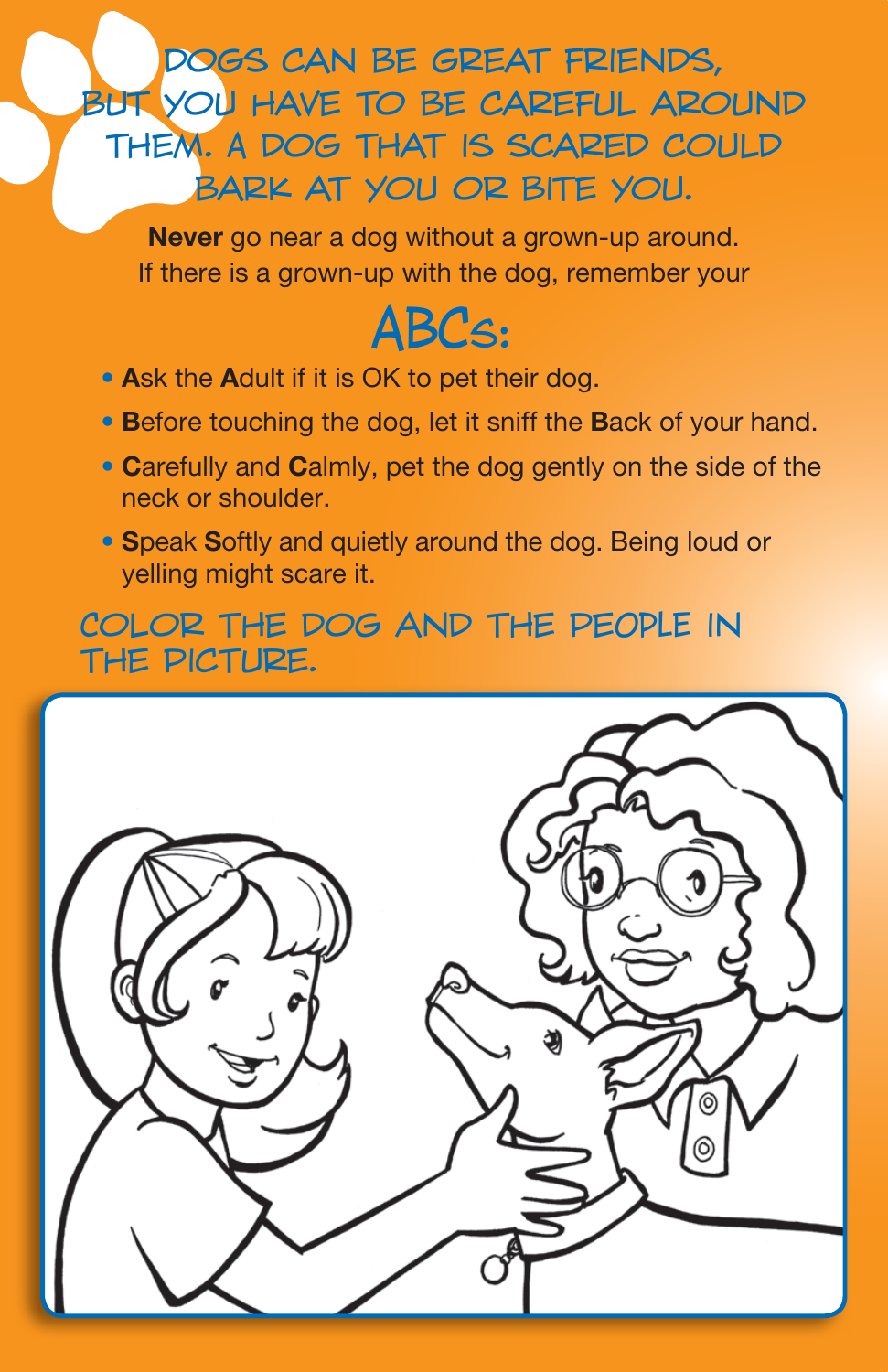## Let the dog get used to you.

- **Don't hug or grab a dog. You could scare it.**
- Let the dog sniff you before you pet it.
- Pet the dog gently on the neck or shoulder.

#### Is this safe? Is this safe?





**BE SAFE, REMEMBER TO NEVER** 

- Stare at a dog
- Run away from a dog
- Tease or hurt a dog
- Pet a dog when it is eating or sleeping
- Try to pet a dog caring for its puppies

## Always tell an adult if you've been bitten or scratched.

**Write down one thing you should** *never* **do to a dog.**